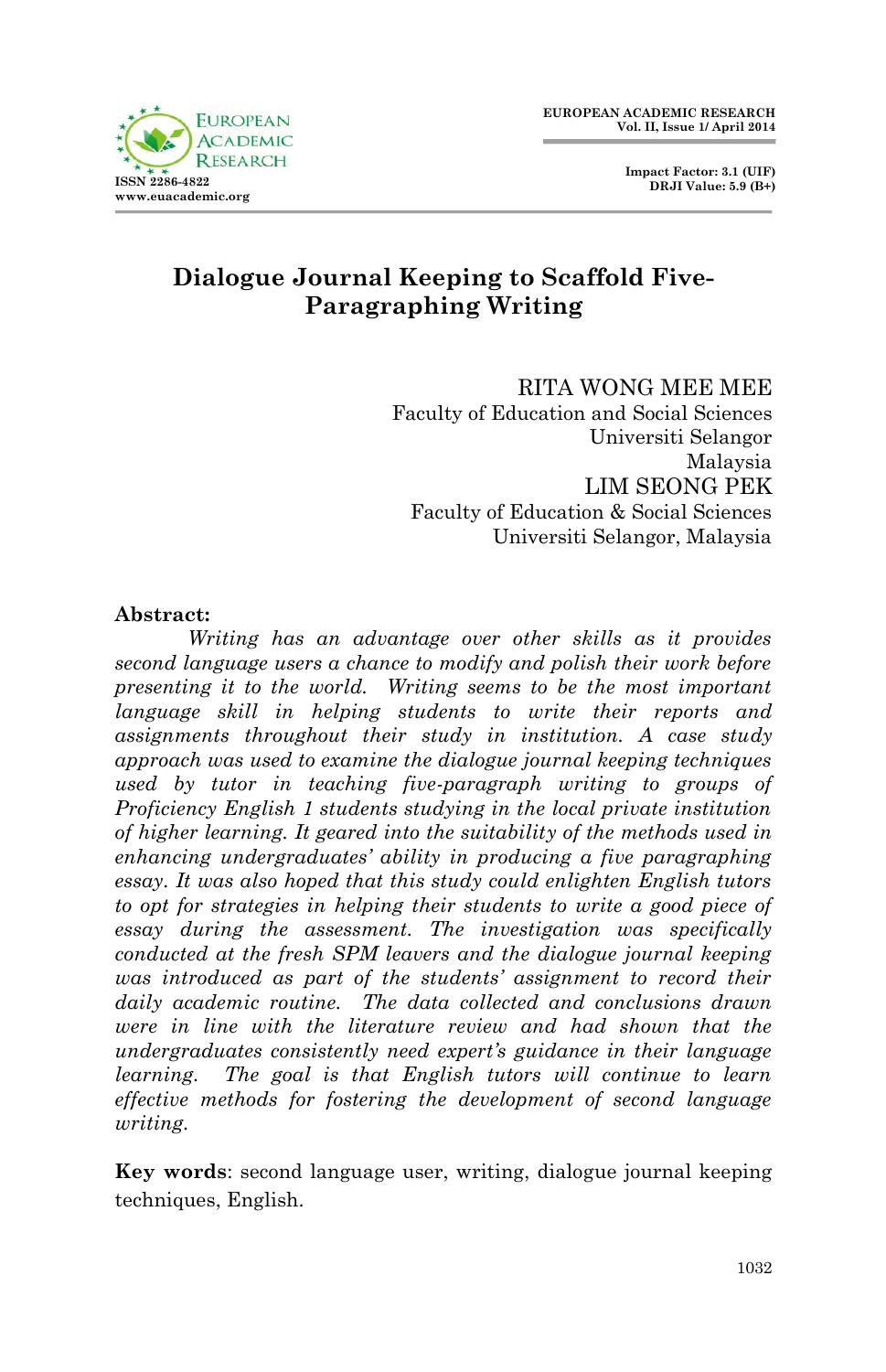## **1. Introduction**

Most of the secondary school leavers would grumble when they have to write a continuous essay when attending the Proficiency English class in tertiary institution. To these students, essay writing is a task they would prefer not to do if they had the choice. They are not sure how to generate and organise their ideas, how to fluently express themselves, to punctuate correctly, to be grammatical at all times and complete the task on the time given. These requirements of course become a hindrance to the process of producing a good essay. At tertiary level students are expected to write a five paragraph essay writing of not less than 350 words in length and an article report in not less than 250 words within one and half hours. This usually comes as a shock to most of the fresh secondary students who just join university mainly for those who do not have a good command of English language. This is because at the upper secondary level (SPM) the syllabus for the writing component comprises of continuous writing in English language paper which they are required to answer one question out of five choices. They could opt for one – a narrative, descriptive, argumentative, expository/factual and open-ended essay.

Students at the tertiary level find writing the most challenging task in Proficiency English language paper (Section 2 Writing) which is similar as MUET (Malaysian University English Test) because they are required to answer both questions without any choices and this section is compulsory. The questions are divided into two genres as report (article) and argumentative essay writing. The format of the essay is of the students' choice as they have to produce pieces of five paragraph essays. Rubrics followed the MUET marking as there are six bands where the highest is Band 6 and the lowest is Band 1. The mark is awarded based on expression marking whereby the tutors will follow the standard specific MUET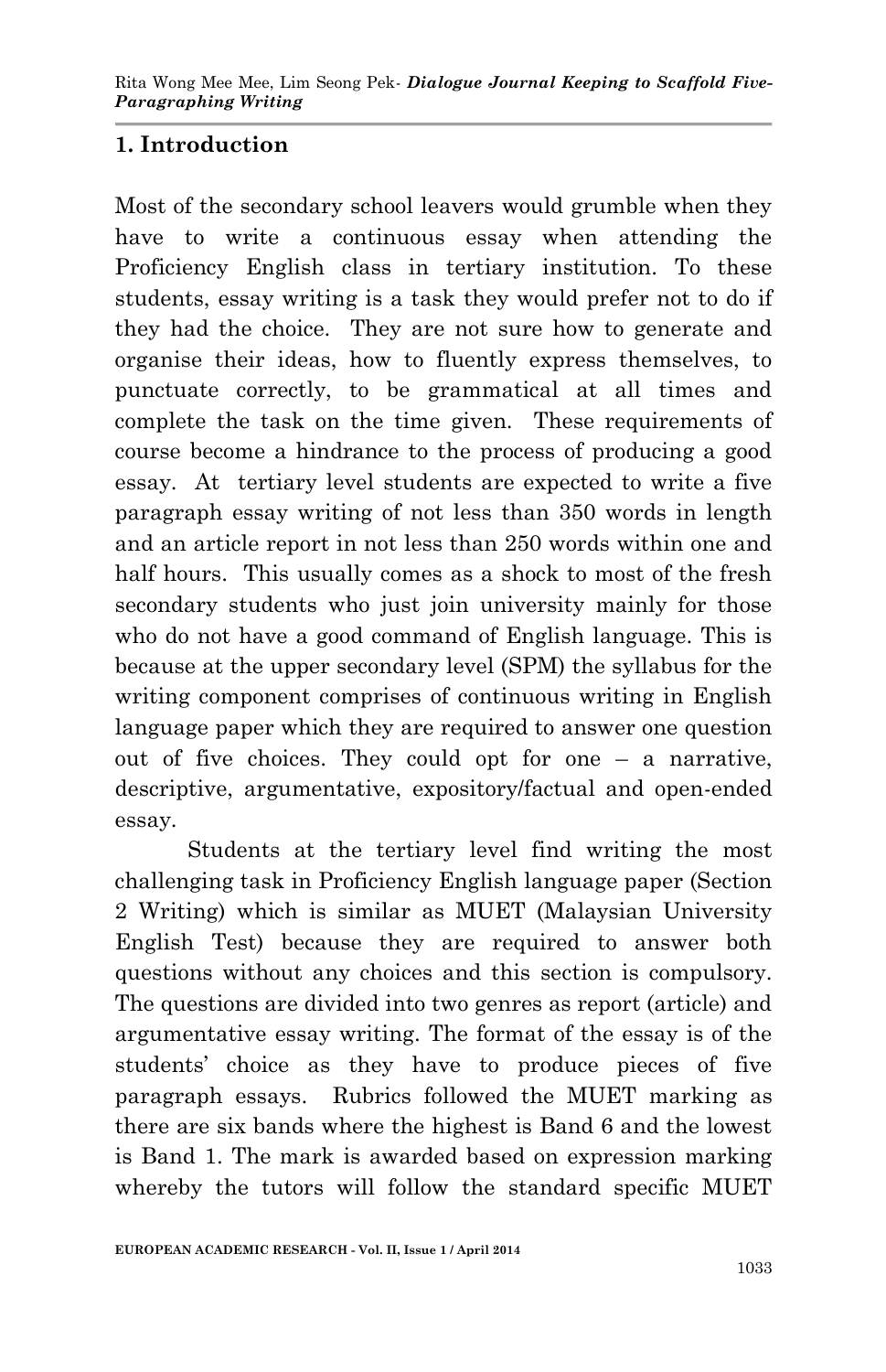marking band. Normally, these students will be in either the second or third categories and hardly have high achievers in the first two categories.

### **2. Statement of Problems**

Writing is becoming a key determinant in the academic opportunities awarded to students beyond tertiary. Educators are currently facing the challenge of adopting and developing a wide range of methods in teaching writing in the target language. Most of the Malaysian students do not seem to be able to attain reasonable English literacy even after going through 11 years of learning English in school (Naginder 2006; Nor Hashimah Jalaludin, Norsimah Mat Awal & Kesumawati Abu Bakar 2008 in Normazidah, Koo & Hazita 2012). The commitment to address this problem is given the utmost importance by the government. As announced in the 2011 Budget, the government is bringing in 375 nativespeaking teachers to teach English in schools (Normazidah, Koo & Hazita 2012). It is more alarming to learn that many form five students inclusive those from international schools struggle with even basic English grammar.

At tertiary level, the ability to generate well organised and coherent essays is expected. Most of the course work assessments and examinations are in essay form, therefore, effective writing skills are essential to the students. In fact, mastering the basic structure of an essay with its emphasis on a clear point and well organised, logical support, will help almost every kind of writing that a person does. Thus, learning to write effectively has major significances for academic. Writing is a complex process and skills which cannot be learnt overnight. It requires practices and strategies as students need to explore ideas and thoughts as well as the language. The common complaint among tertiary English language tutors is that students are weak and unable to produce a good piece of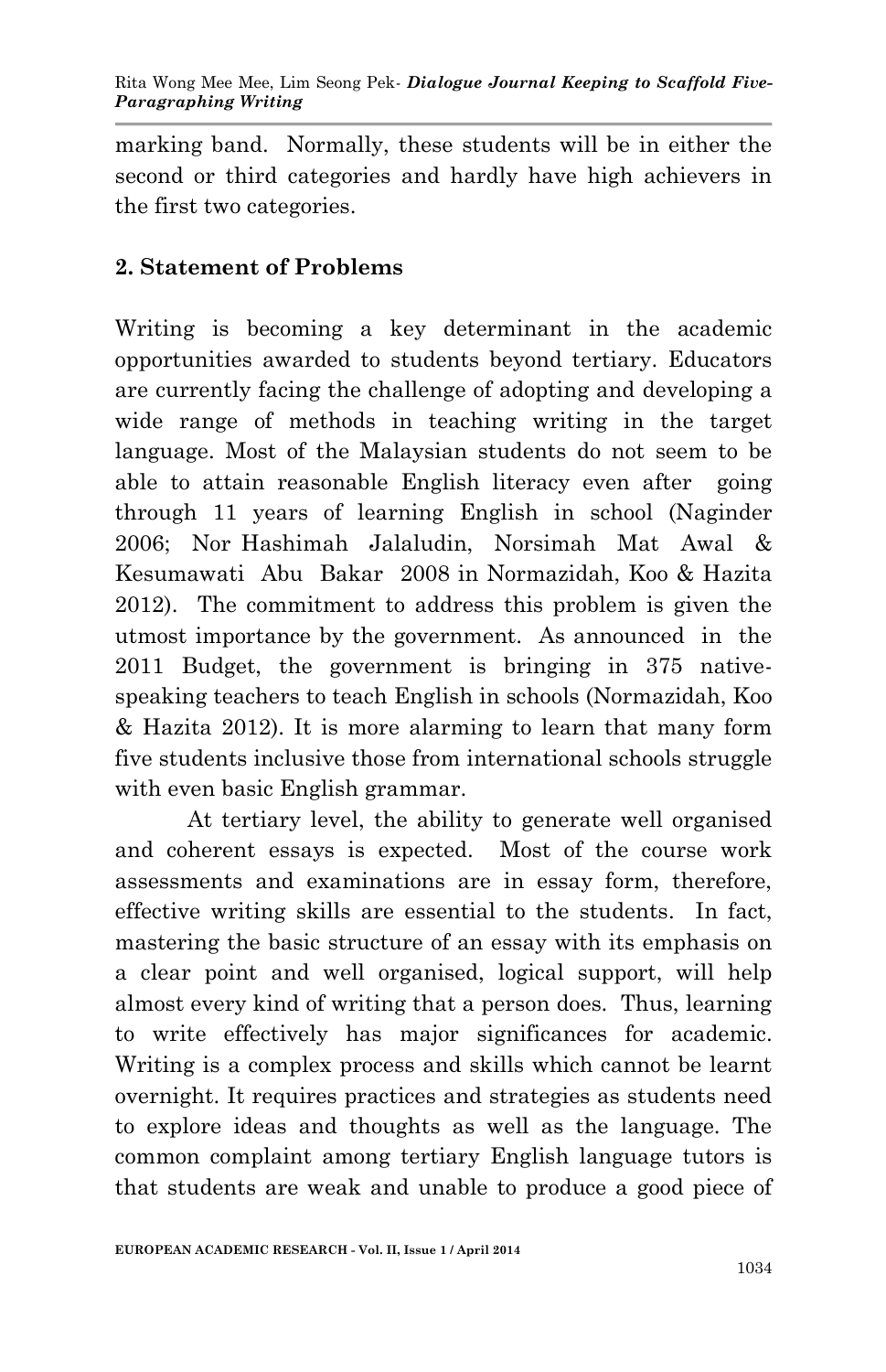five paragraph essay. According to the results obtained in SPM English, MEC pointed students have lower scored obtained in their writing paper. Approximately two thirds of the students in this institution have a writing score below the proficient level based on the MUET (Malaysian University English Test) result analysis in Paper 4 (Writing) from End Year 2009 till Mid Year 2011.

Due to lack of training and resources in teaching L2 writing to ESL students, sentence level word for word translation is the most prevailing writing instruction for English learners (Tsui 2000, cited in Julie 2007). Hayashi (2004) stated researchers have identified the following problems at the secondary level. Most of the writing instruction focused on grammar with error free text and vocabulary drilling under close guidance instead of allowing students to write freely and explore writing on their own. Furthermore, teachers have not provided an environment that enables students to produce English sentences on their own. They have not established an instructional approach for ESL students to take risks with written English. Writing instruction has not been studied extensively to determine the best practices in teaching ESL students the five paragraph essay at tertiary. This research will help to fill the gap in ESL writing research by exploring effective writing methods for ESL students at tertiary. The main, practical goal of this work is to provide tutors of ESL students some concrete strategies that will improve the writing performance of their students through the use of dialogue journal approach.

## **3. Research Objectives**

This research will try to figure out the effective teaching methods and the type, quality and impact of feedback during writing. It is hoped that the findings will contribute some apprehension into the writing processes of ESL students to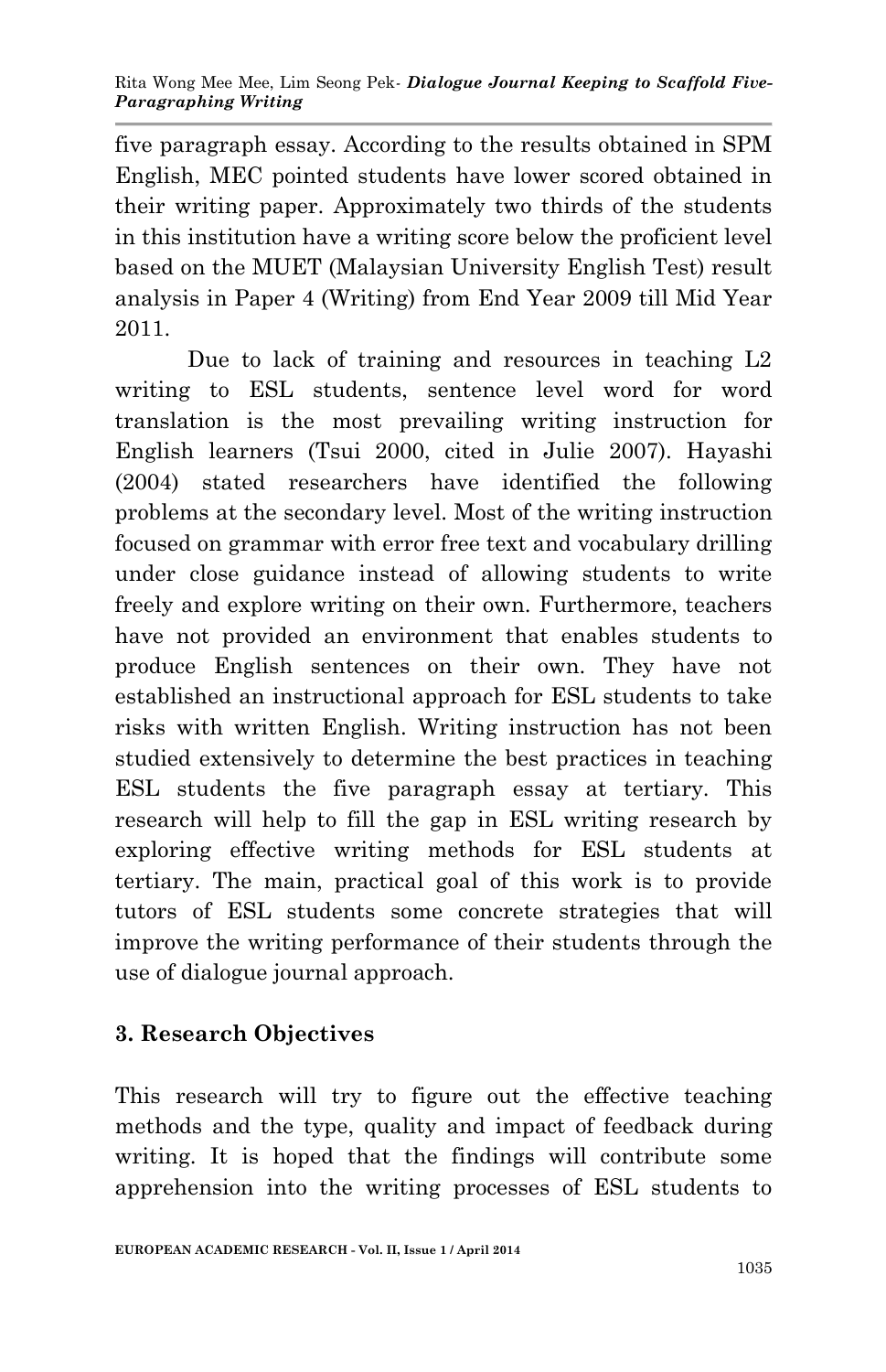achieving high scores on the Proficiency English Paper (Section 2 Writing). It is also for English language tutors to discern and obtain insights into students' writing, their attitude and problems during the writing process.

# **4. Research questions**

From the objectives above, two research questions were framed to help the researchers to evaluate the credibility of journal keeping in improving the students' writing ability:

- 1. Could the dialogue journal keeping help ESL students in developing ideas for five-paragraphing writing?
- 2. How effective is dialogue journal keeping help improve the writing ability of ESL tertiary students in a private institution?

# **5. Literature Review**

Graham (2006) uses a meta-analysis to affirm strategic instruction in teaching writing in general can have a strong impact. It is maintained over a period of time in improving students' writing performance like writing quality, lengths, revisions and elements. There are a myriad of research studies on teaching writing to general English population in American schools, namely Baudrand-Aertker (in Macaro 2003), Bayer (1999), Marchisan and Alber (2001), Herter (1998) and Graves (1990, cited in Julie 2007). These empirical studies examined six major writing instructional approaches employed in American schools: dialogue journal, portfolios, writer's workshop, process writing with multiple revisions, the involvement of the writing instructor's writing and learning with the students as well as feedbacks.

Macaro (2003) concluded that dialogue journals are an effective instructional strategy for developing writing proficiency of students in high institution because it provides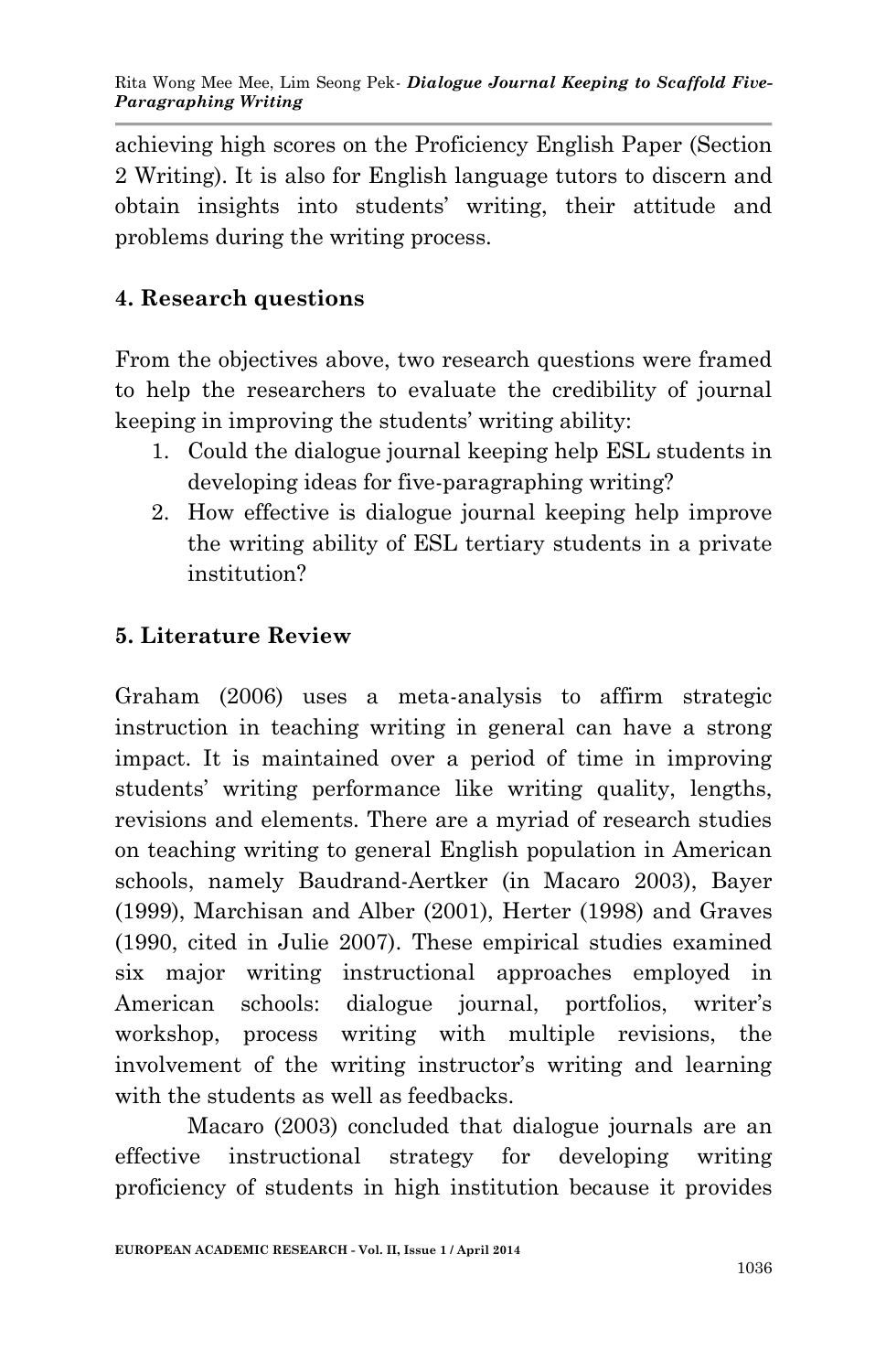ample opportunities for students to practise writing skills. To illustrate, Baudrand-Aertker (in Macaro 2003, cited in Julie 2007) used a pre-post test design, with no comparison group, to examine the effects of dialogue journal on writing of 21 junior year students in high school grades. Teachers would help students develop these skills by providing opportunities for meaningful journal writing. These diaries were then shown to the teacher who responded to the content in writing. If students misspelled words the teacher would use the correct word in his/her response, but would never marked or corrected their journals. It provides self reflection of what has happened on a particular day and students are encouraged to write freely thus encouraging the development of flow in writing. The evidence demonstrated significant effect on students writing progress over a nine month period when using dialogue journals. In other words, students responded positively over the dialogue journal writing and were less restrained because of fear of making grammatical mistakes.

One implication of Baudrand-Aertker's research seems to suggest more teaching strategies that focus more on improving students' mastery of writing content and less on teaching to the test. As Fu (2000) states learning how to write is like learning a foreign language or playing a piano; it needs to be practiced daily, should reflect comprehensive thinking processes, and possess a good grasp of language usage. However, the drawbacks to this writing are that students would not enhance their vocabularies or focus on new grammar structures. Therefore, this type of writing is not considered a learning device (Macaro 2003, cited in Julie 2007). In addition, dialogue journals do not have a specific audience in mind (Galien 2001). Therefore, students would not be able to practise writing with specific readers in mind.

Bayer (1999, in Julie 2007) addressed the practice of writer's workshop in a study that conducted with first grade students. The purpose of the study was to compare effects on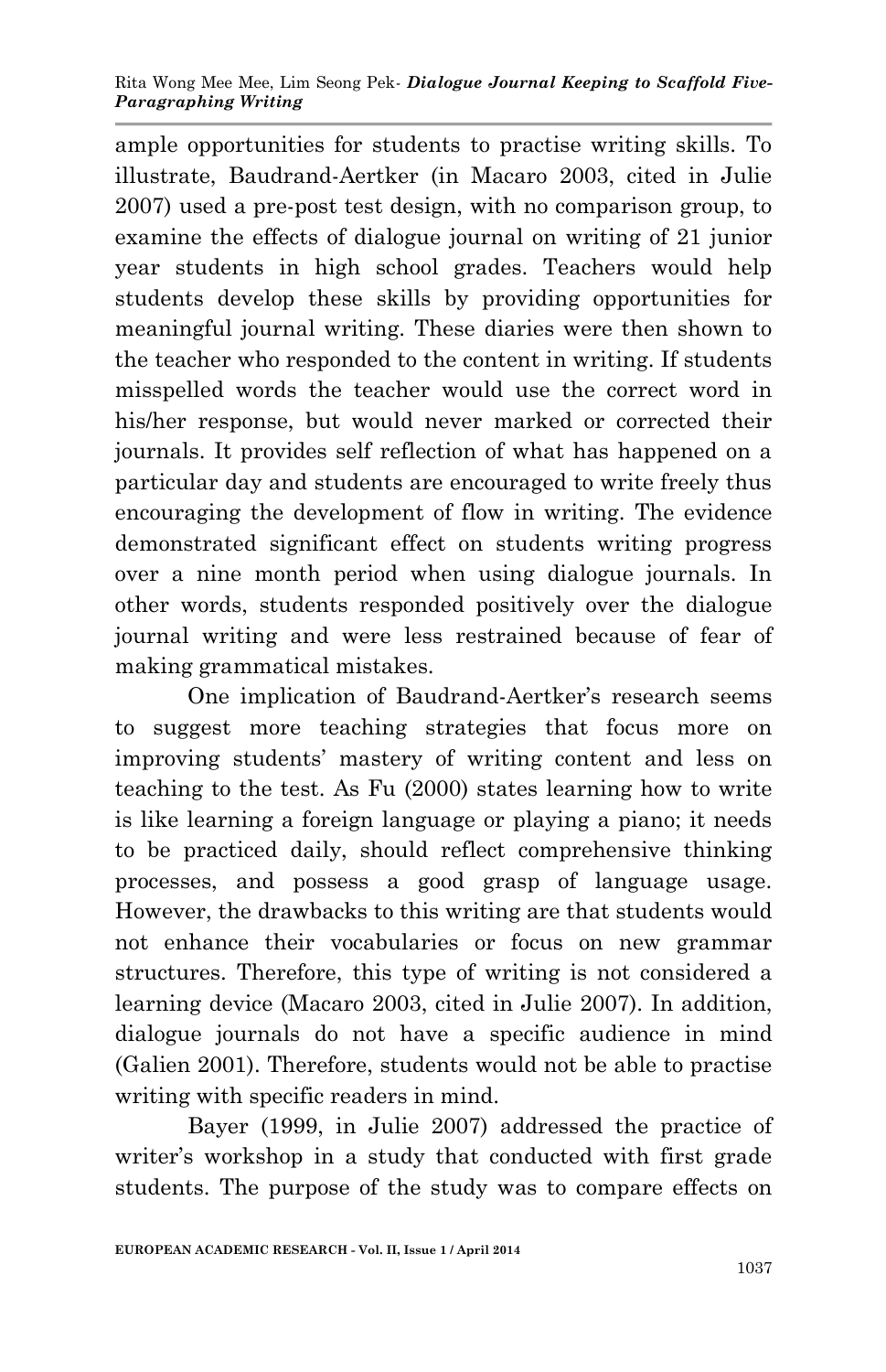the first grade students' writing attitude and writing related self efficacy at the beginning and ending of participation in a writer's workshop programme. Three major findings were reported: significant, positive increase in students' perception of writing, doubling in the number of students waiting for writing time, and a forty six percent increase in students reporting a liking for writing. Bayer (1999) contends that teachers who use writer's workshops with first grade students can reap substantial academic rewards.

# **6. Research Methodology**

This study was conducted as a mixed-mode research comprises sample observation and effectiveness testing. The experimental group was pre-tested in the beginning of the research and the respondents were assigned with the treatment (dialogue journal writing). The respondents were then post tested in the final-term examination. Meanwhile, the control group, which comprises of thirty one students, was not assigned with similar treatment but they were treated through everyday writing lessons. However, they were pre-tested and post tested in similar way as the experimental group. A document of students' final exam scripts was collected as a source to provide valuable information in helping the researchers to determine the effectiveness of the writing approach that have been taught to help students master their writing of five paragraph essay. Samples were collected and rated by another rater to identify the differences in students' writing.

## **7. Sampling Methodology**

The setting of the research is a local private higher institution in Selangor, Malaysia. The institution consists of two campuses with whole population approximately 9000 students from different courses. The students' population was made up of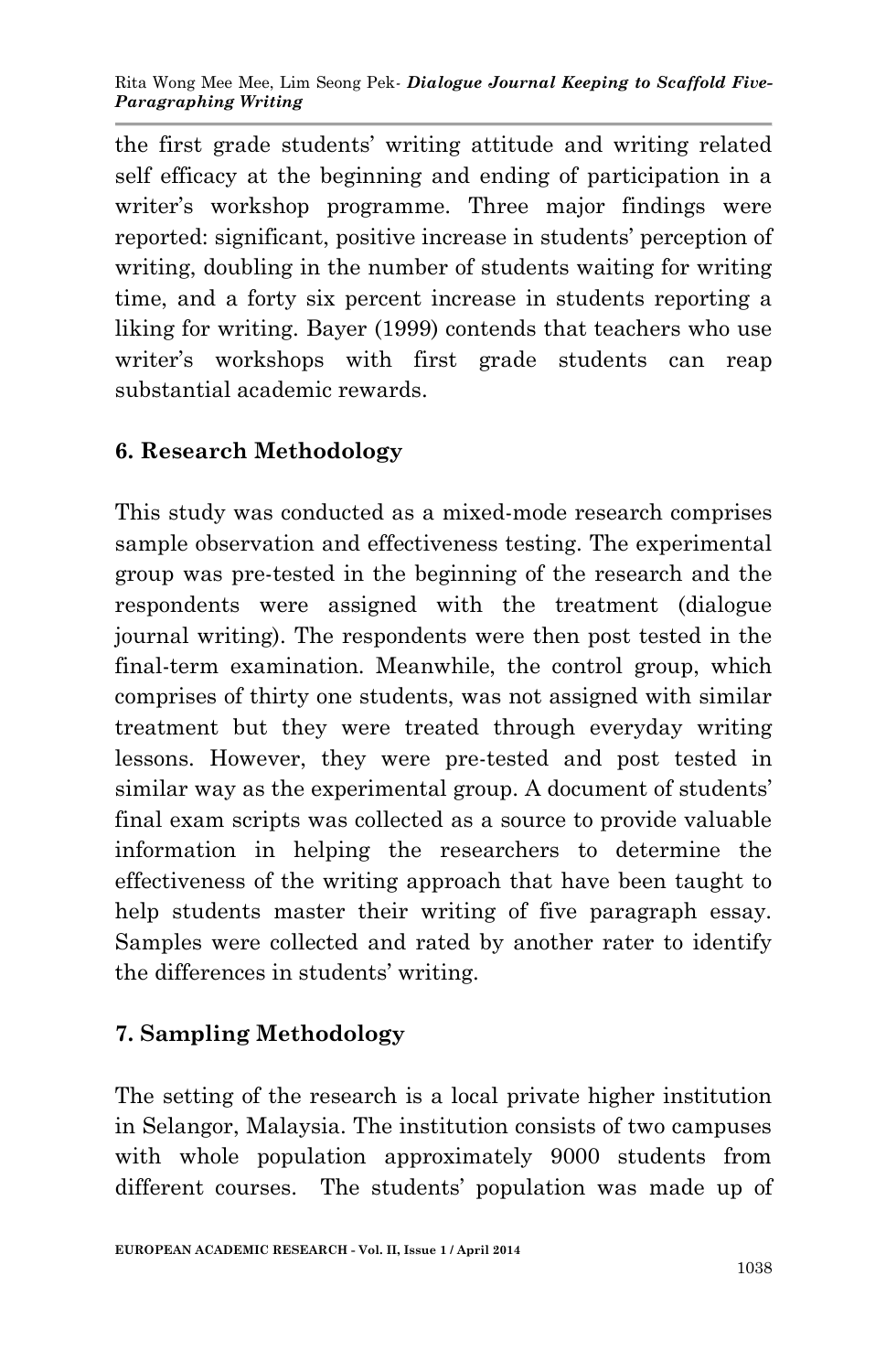90% Malay, 2% Chinese, 5% Indian and the remaining 3% from other ethnic group. This institute is located in the suburban area near Kuala Selangor, Malaysia, with a majority of the students come from well-educated family of high income group.

This research site was chosen based on the availability of the samples and with the convenience of gathering of data as the researchers was teaching at the institution. Besides, the institution is offering numerous courses in which all students are compulsory to attend Proficiency English classes without referring to the result obtained in their SPM English paper. Samples of this study were selected based on the researchers' knowledge of the population as the sample groups were easily accessible and were familiar to the researchers.

This research site was chosen with an intention to examine the teaching of using dialogue journal in generating the students' writing skills at this university in term of organisation and arrangement of ideas in a piece of writing. It looked into the formality of guidance given in enhancing undergraduates' ability in mastering the five paragraph essay writing. It was hoped that this study will enlighten English tutors in guiding fresh SPM students the proper strategies in writing a good piece of five paragraph essay for formal assessment.

Two groups of students namely the experimental group (DPPS G1) which comprised of forty-two students while the control group (DPPS G2) comprised of thirty-one students. Both groups were taking similar field of studies in Diploma of Education in Pre-school Studies. In the first semester of their tertiary education, both groups were assigned to take up Proficiency English 1 as a university compulsory course.

## **8. Procedures**

The researchers administered Pre-test 1 on the target group at the beginning of the research. The students were asked to write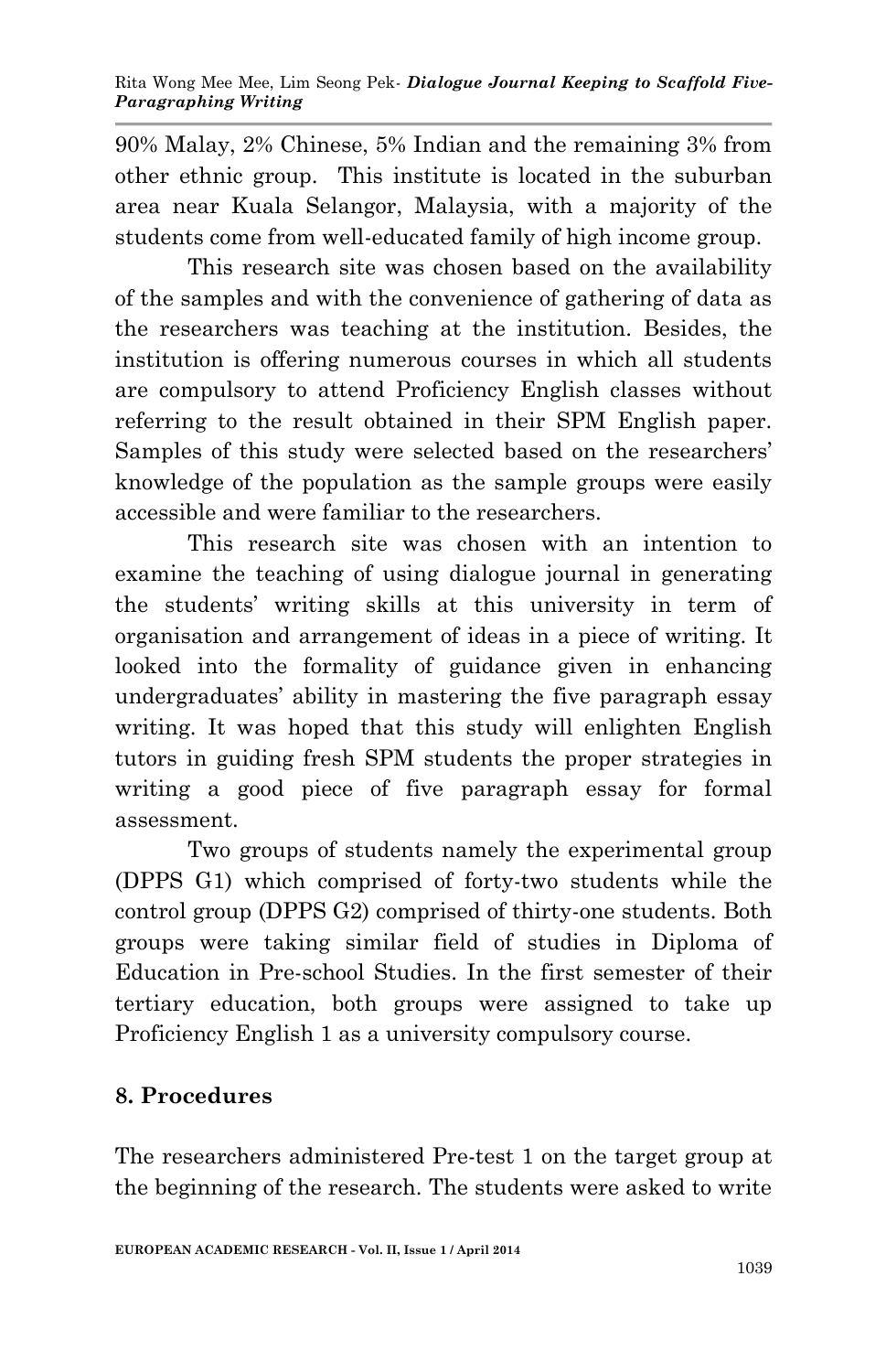a free essay entitled "Myself". Here, the students were asked to write about themselves and about their family members. Besides that, the students' writing were observed and marked. This was to enable the researchers to identify the strengths and weaknesses among the students and to enable the researchers to identify the students' writing ability within a stipulated time. The essay was collected immediately at the end of the lesson and they were assessed to determine their level of proficiency.

Pre-test 2 was assigned to the students' writing ability after certain chapters taught in class. The students were required to write another free essay entitled "Dreams". The students work were collected and marked before returning to them. The students were notified on what their main weaknesses were and they were asked to do more practice on the subject matter. The students were introduced with dialogue journal writing as the treatment after the pre-tests in order to identify the effectiveness of journal keeping in improving students' writing ability.

Post-test was used to identify the students' progress after they had been assigned with the treatment. In post-test, the students were asked to write story starting with: "I finally realized my dream" during the final-term examination. The students were required to write more than three hundred and fifty words in forty-five minutes. The students were not allowed to bring the test home and they will be sitting in an examination setting.

# **9. Data Analysis**

The data for the students' performance and test scores were presented in the form of tables through the tabulation of figures by using SPSS (Statistical Package for the Social Sciences). The data presented helped the researchers to find out if the scores for the tests could be improved through dialogue journal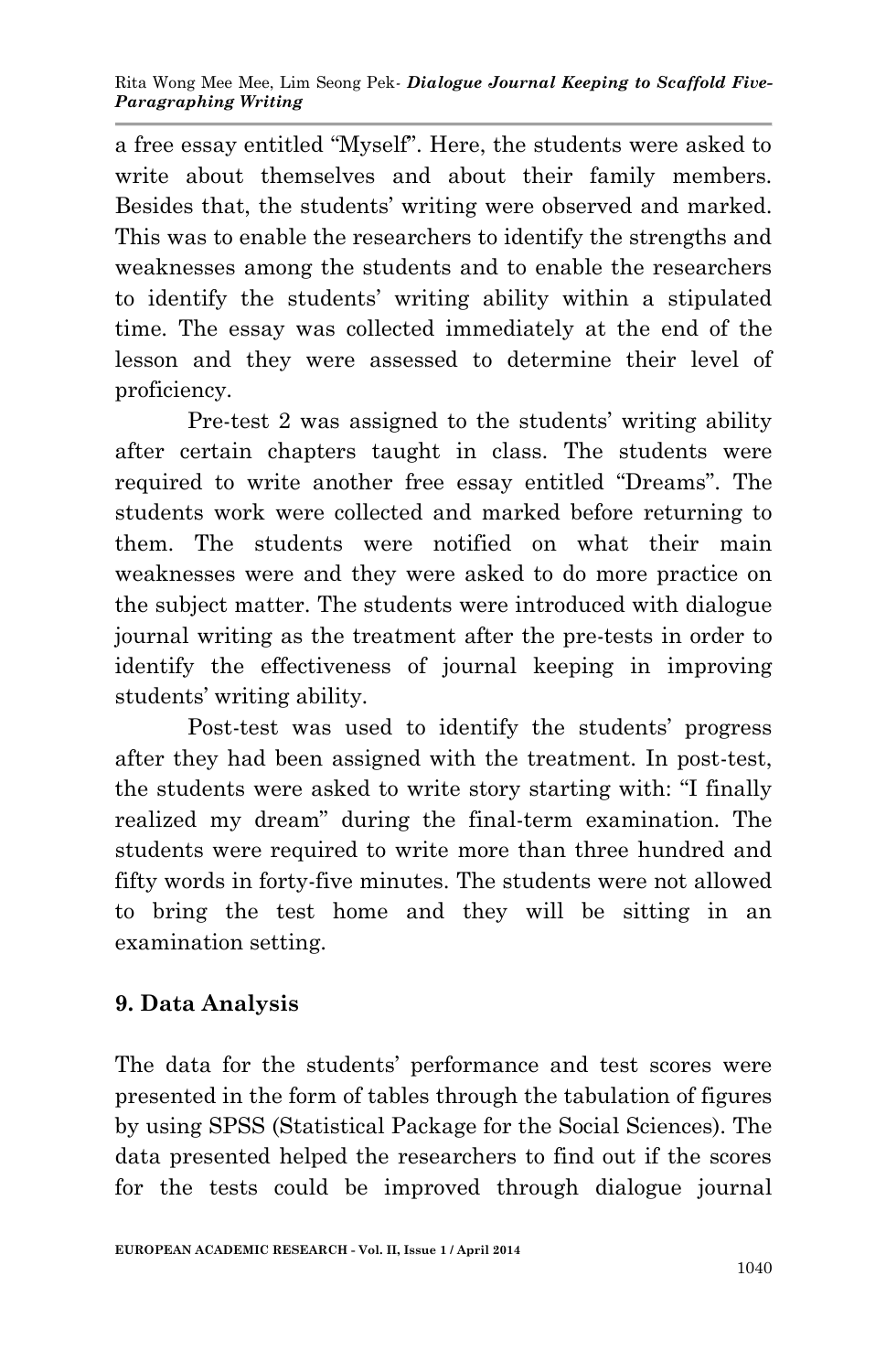keeping which would encourage them to write more in the target language as aimed.

#### **10. Research Findings**

# **10.1 Findings for DPPS G1**

### **10.1.1 Pre-test 1**

|           |                     | Statistic | Std. Error |
|-----------|---------------------|-----------|------------|
| Pretest 1 | Mean                | 55.17     | 2.474      |
|           | Lower Bound<br>95%  |           |            |
|           | Confidence          | 50.17     |            |
|           | Interval<br>for     |           |            |
|           | Mean                |           |            |
|           | <b>Upper Bound</b>  | 60.16     |            |
|           | 5% Trimmed Mean     | 54.94     |            |
|           | Median              | 51.50     |            |
|           | Variance            | 257.020   |            |
|           | Std. Deviation      | 16.032    |            |
|           | Minimum             | 27        |            |
|           | Maximum             | 86        |            |
|           | Range               | 59        |            |
|           | Interquartile Range | 28        |            |
|           | Skewness            | .202      | .365       |
|           | Kurtosis            | $-1.120$  | .717       |

**Table 10.1(a): Description of Statistic for Pre-test 1 (DPPS G1)**

From Table 10.1(a), the researchers found that the maximum mark scored by the students of DPPS G1 is 86 while the lowest is 27 marks. The different range of marks scored by these students is 59. The level of proficiency among the students is lower intermediate where the percentage of passes based on the SPM English paper is only 29%. The mean of this pre-test is 55.17 while the standard deviation is only 16.032.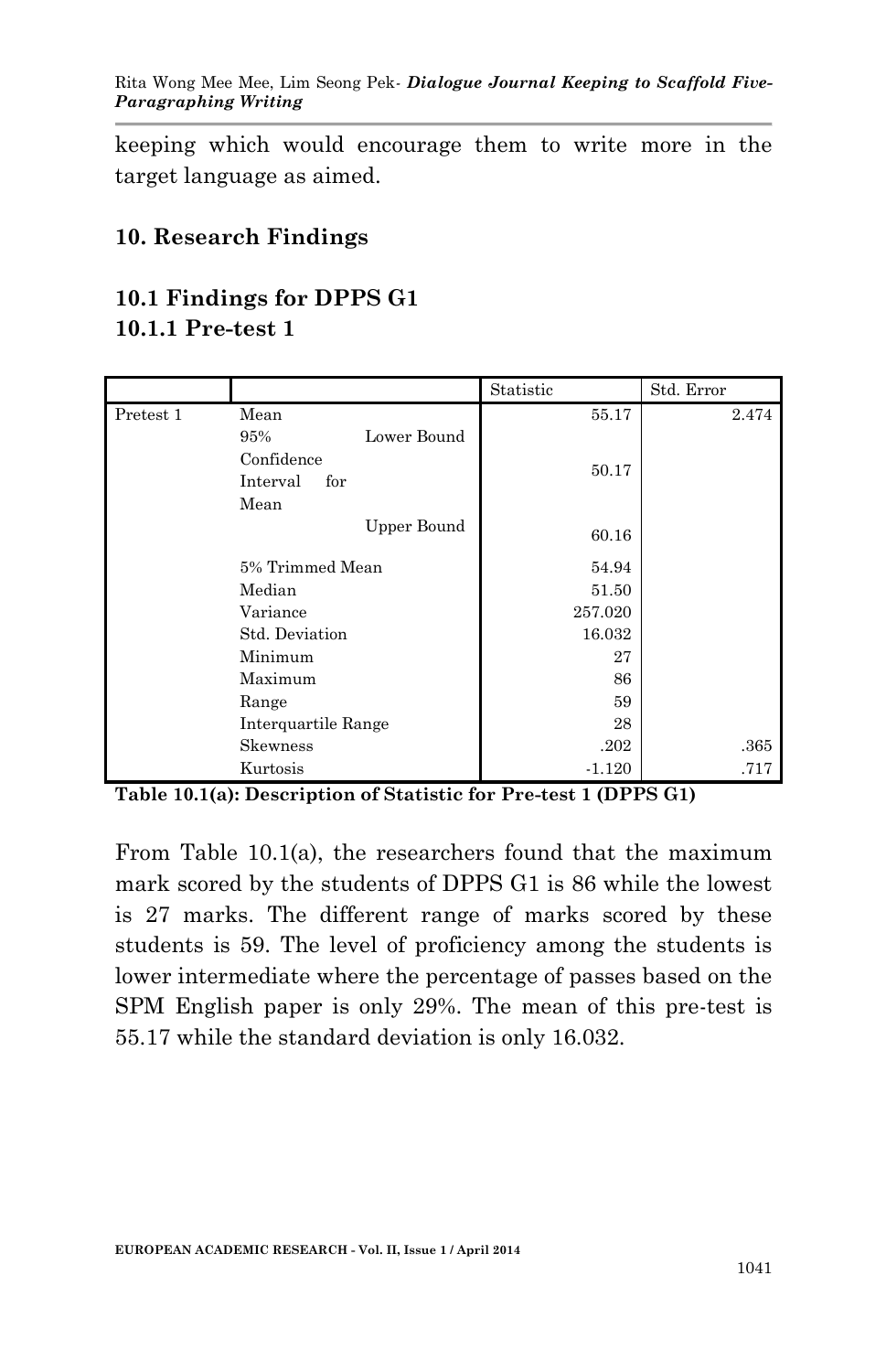|                         |         |                | Case Number | Value  |
|-------------------------|---------|----------------|-------------|--------|
| Pretest<br>$\mathbf{1}$ | Highest | 1              | $30\,$      | 86     |
|                         |         | $\overline{2}$ | 41          | 83     |
|                         |         | $\,3$          | 27          | 80     |
|                         |         | 4              | 39          | 80     |
|                         |         | $\bf 5$        | 5           | 77(a)  |
|                         | Lowest  | 1              | 9           | 27     |
|                         |         | $\overline{2}$ | 12          | $33\,$ |
|                         |         | 3              | 3           | $33\,$ |
|                         |         | $\overline{4}$ | 37          | 37     |
|                         |         | $\overline{5}$ | 28          | 37(b)  |

Rita Wong Mee Mee, Lim Seong Pek*- Dialogue Journal Keeping to Scaffold Five-Paragraphing Writing*

#### **Table 10.1 (b): Extreme Values**

a Only a partial list of cases with the value 77 are shown in the table of upper extremes.

b Only a partial list of cases with the value 37 are shown in the table of lower extremes.

#### **10.1.2 Pre-test 2**

The mean shown in Table 10.1 (c) is around 44.17 which is lower than the previous pre-test. The standard deviation is 13.438. The majority of the students scored above 40, which was set as the passing marks for the students in their writing test (refer to Appendix 1). Fifteen students scored between 50 to 55 marks while another eighteen students failed in this pretest.

|           |                    | Statistic | Std. Error |
|-----------|--------------------|-----------|------------|
| Pretest 2 | Mean               | 44.17     | 2.074      |
|           | Lower Bound<br>95% |           |            |
|           | Confidence         | 39.98     |            |
|           | Interval<br>for    |           |            |
|           | Mean               |           |            |
|           | <b>Upper Bound</b> | 48.35     |            |
|           | 5% Trimmed Mean    | 44.24     |            |
|           | Median             | 50.00     |            |
|           | Variance           | 180.581   |            |
|           | Std. Deviation     | 13.438    |            |
|           | Minimum            | 16        |            |
|           | Maximum            | 70        |            |
|           | Range              | 54        |            |

**EUROPEAN ACADEMIC RESEARCH - Vol. II, Issue 1 / April 2014**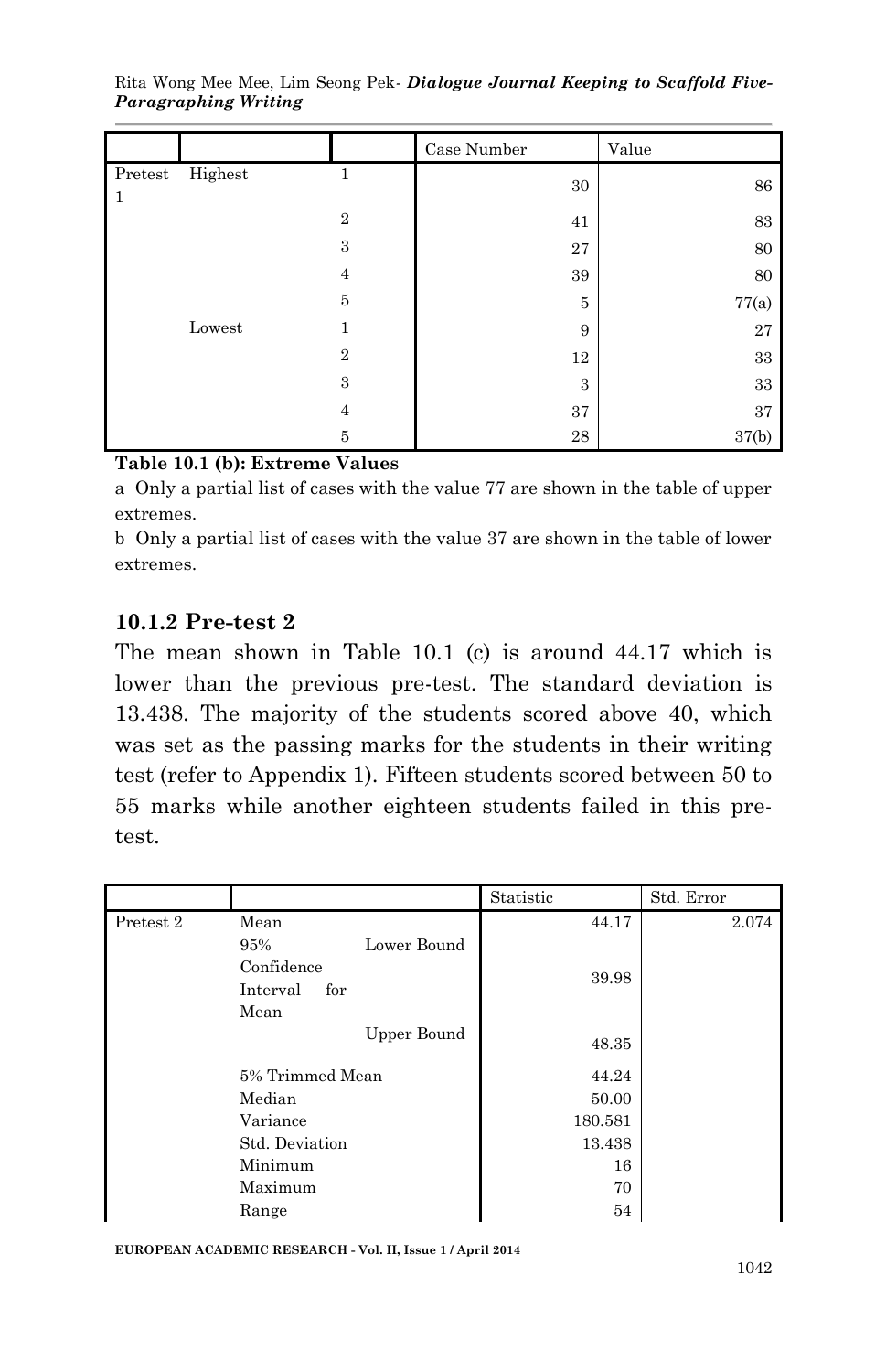Rita Wong Mee Mee, Lim Seong Pek*- Dialogue Journal Keeping to Scaffold Five-Paragraphing Writing*

| Interguartile Range |         |      |
|---------------------|---------|------|
| <b>Skewness</b>     | $-288$  | .365 |
| Kurtosis            | $-.904$ |      |

**Table 10.1 (c): Description of Statistic for Pre-test 2 (DPPS G1)**

#### **10.1.3 Post-test**

The researchers identified that the score was inconsistent or irregular. One of the reasons could be due to some respondents who did not practise journal writing. While the extreme cases which have a higher score could be due to the ability to apply their previous knowledge into writing.

|          |                     | Statistic | Std. Error |
|----------|---------------------|-----------|------------|
| Posttest | Mean                | 52.24     | 3.033      |
|          | Lower Bound<br>95%  |           |            |
|          | Confidence          | 46.11     |            |
|          | Interval<br>for     |           |            |
|          | Mean                |           |            |
|          | Upper Bound         | 58.36     |            |
|          | 5% Trimmed Mean     | 51.78     |            |
|          | Median              | 57.00     |            |
|          | Variance            | 386.479   |            |
|          | Std. Deviation      | 19.659    |            |
|          | Minimum             | 17        |            |
|          | Maximum             | 93        |            |
|          | Range               | 76        |            |
|          | Interquartile Range | 35        |            |
|          | Skewness            | .067      | .365       |
|          | Kurtosis            | $-.740$   | .717       |

**Table 10.1 (d): Description of Statistic for Post-test (DPPS G1)**

Hence, the ability to write in the target language improved tremendously because students could write longer essay compared to the previous tests. In the previous tests, the students could only write between 150 and 175 words, however, in the post-test, the students were able to elaborate the main ideas using their own words in the continuous writing. The mean score for the post test shows 52.24 and the standard deviation for the test of this experimental group is 19.659 as shown in the table.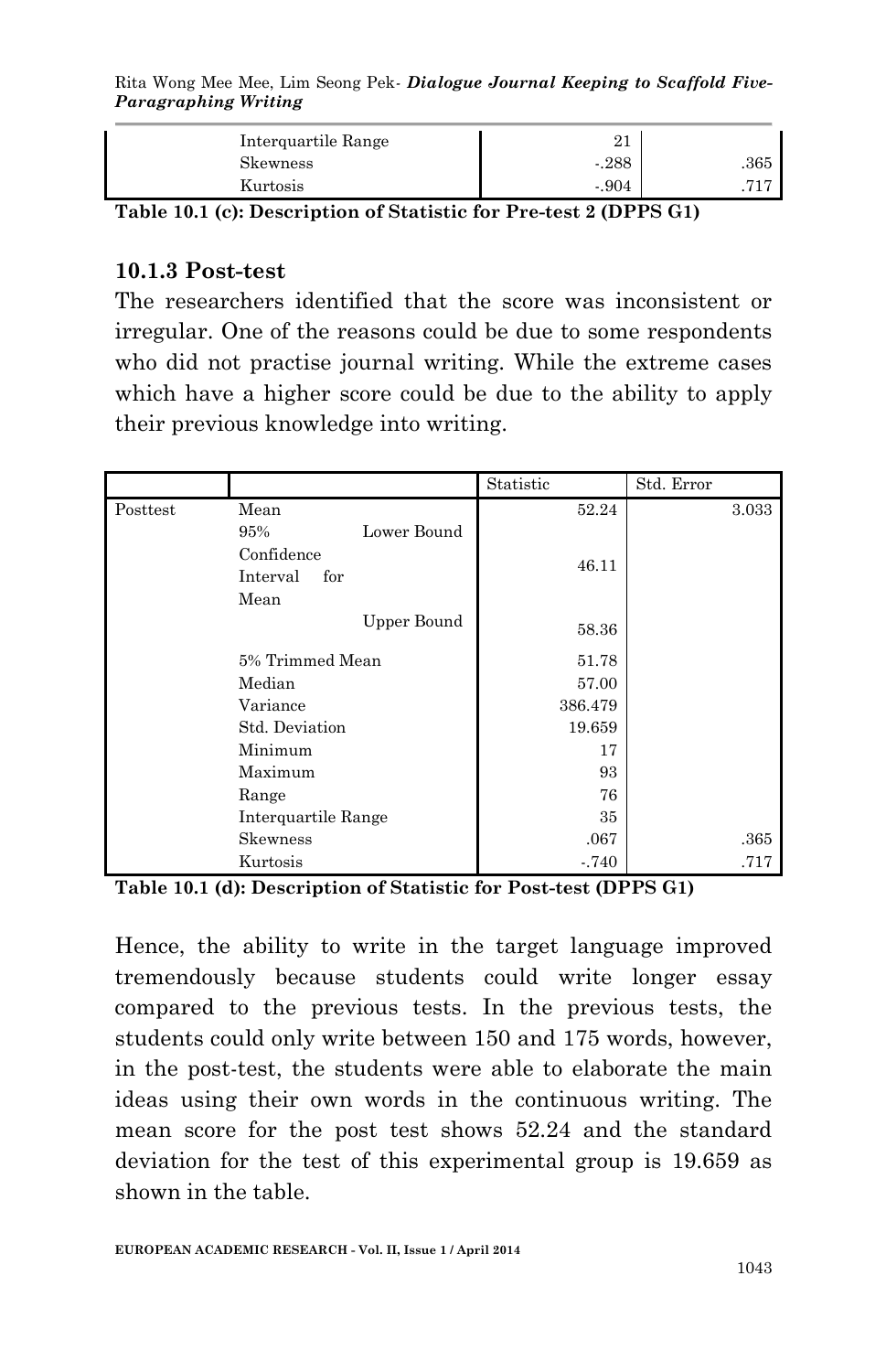## **10.2 Findings for DPPS G2**

The students in the control groups (DPPS G2) had been given the pre and post-tests without the treatment (dialogue journal). The control groups were assigned with only daily English lessons writing approach where the tutor had used different approaches in teaching. The analyses of the data from the pretests and post-tests administered are shown below.

## **10.2.1 Pre-test 1**

In this pre-test, the students were assigned with similar writing test as in the second pre-test of the experimental groups. The students of this control group were asked to write an essay entitled "Dreams". The students' writing was marked by the teacher teaching both the controlled groups with the assistance of the researchers. The progress of the students is illustrated in Table 10.2 (a). The table shows the mean of scores which is 58.52 and the median is at 60. The highest mark scored by the students in this class is 91 while the lowest mark scored by the students is 0. The standard deviation shown above is at 17.899 and the percentage of passes in this pre-test is around 97% with thirty students scoring above the passing marks.

|           |                     | Statistic | Std. Error |
|-----------|---------------------|-----------|------------|
| Pretest 1 | Mean                | 58.52     | 3.215      |
|           | Lower Bound<br>95%  |           |            |
|           | Confidence          | 51.95     |            |
|           | Interval<br>for     |           |            |
|           | Mean                |           |            |
|           | Upper Bound         | 65.08     |            |
|           | 5% Trimmed Mean     | 59.15     |            |
|           | Median              | 60.00     |            |
|           | Variance            | 320.391   |            |
|           | Std. Deviation      | 17.899    |            |
|           | Minimum             | 0         |            |
|           | Maximum             | 91        |            |
|           | Range               | 91        |            |
|           | Interquartile Range | 20        |            |
|           | Skewness            | $-653$    | .421       |
|           | Kurtosis            | 2.742     | .821       |

**EUROPEAN ACADEMIC RESEARCH - Vol. II, Issue 1 / April 2014**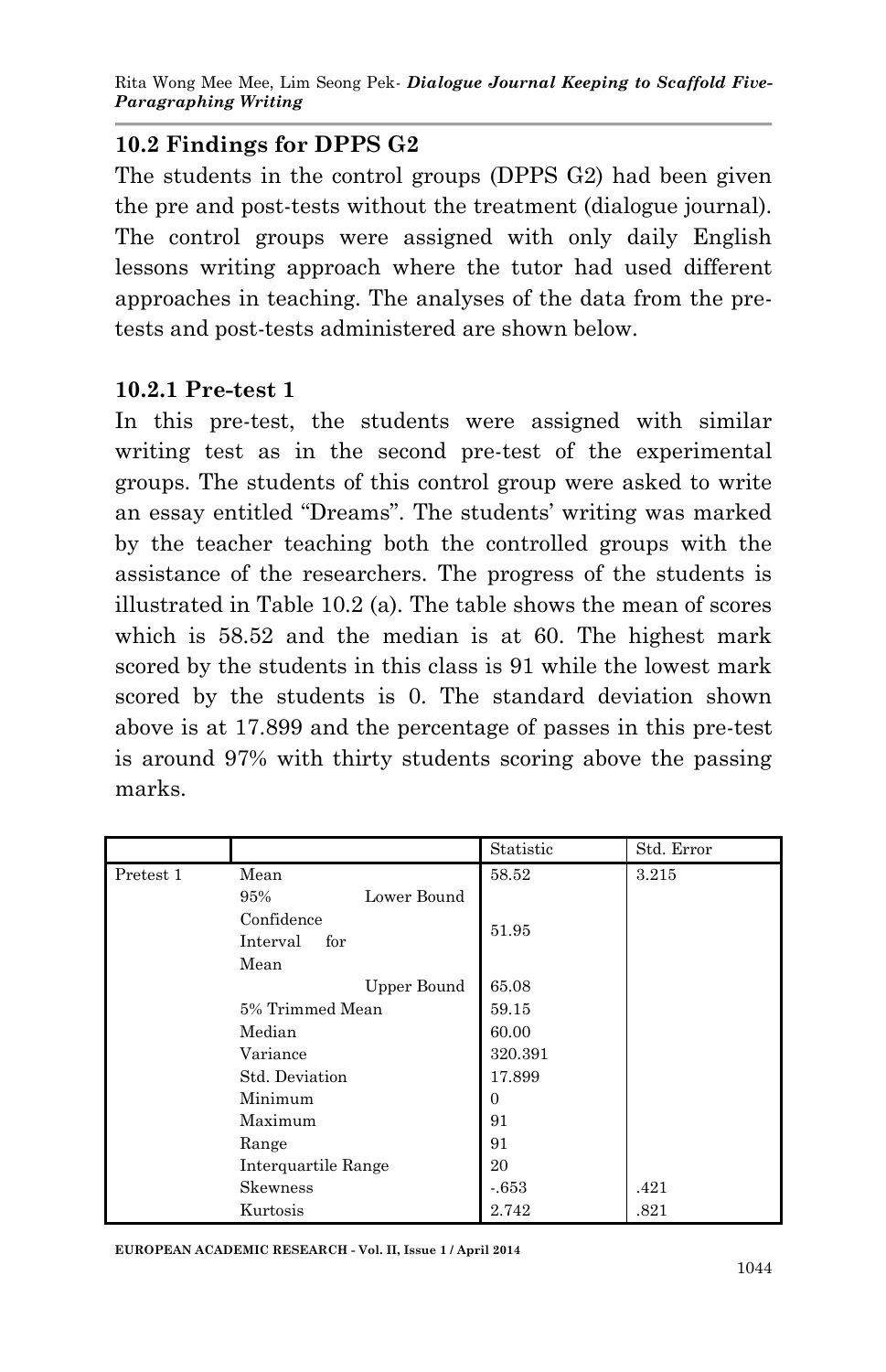**Table 10.2 (a): Description of Statistic for Pre-test 1 (DPPS G2)**

#### **10.2.2 Post-test**

In the post test, the students of DPPS G2 were post-tested based on the final-term examination. The students were given similar essay title as of the experimental group to write in about three hundred and fifty words. The students had sat for the test in an examination setting during the final-term examination and the students' achievements were marked as follow:

|          |                     | Statistic      | Std. Error |
|----------|---------------------|----------------|------------|
| Posttest | Mean                | 49.10          | 2.481      |
|          | Lower Bound<br>95%  |                |            |
|          | Confidence          | 44.03          |            |
|          | Interval<br>for     |                |            |
|          | Mean                |                |            |
|          | Upper Bound         | 54.16          |            |
|          | 5% Trimmed Mean     | 49.70          |            |
|          | Median              | 48.00          |            |
|          | Variance            | 190.890        |            |
|          | Std. Deviation      | 13.816         |            |
|          | Minimum             | $\overline{0}$ |            |
|          | Maximum             | 76             |            |
|          | Range               | 76             |            |
|          | Interquartile Range | 8              |            |
|          | Skewness            | $-862$         | .421       |
|          | Kurtosis            | 4.710          | .821       |

**Table 10.2 (b): Description of Statistic for Post Test (DPPS G2)**

The mean of this post test decreased compared to the previous pre-test. The mean score is at 49.10 while the highest mark is 76 while the minimum score is 0. The standard deviation for this post test is about 13.816 and there were about two students who failed in the post test.

# **10.3 Paired Samples Test Results 10.3.1 DPPS G1**

**Paired Samples Test**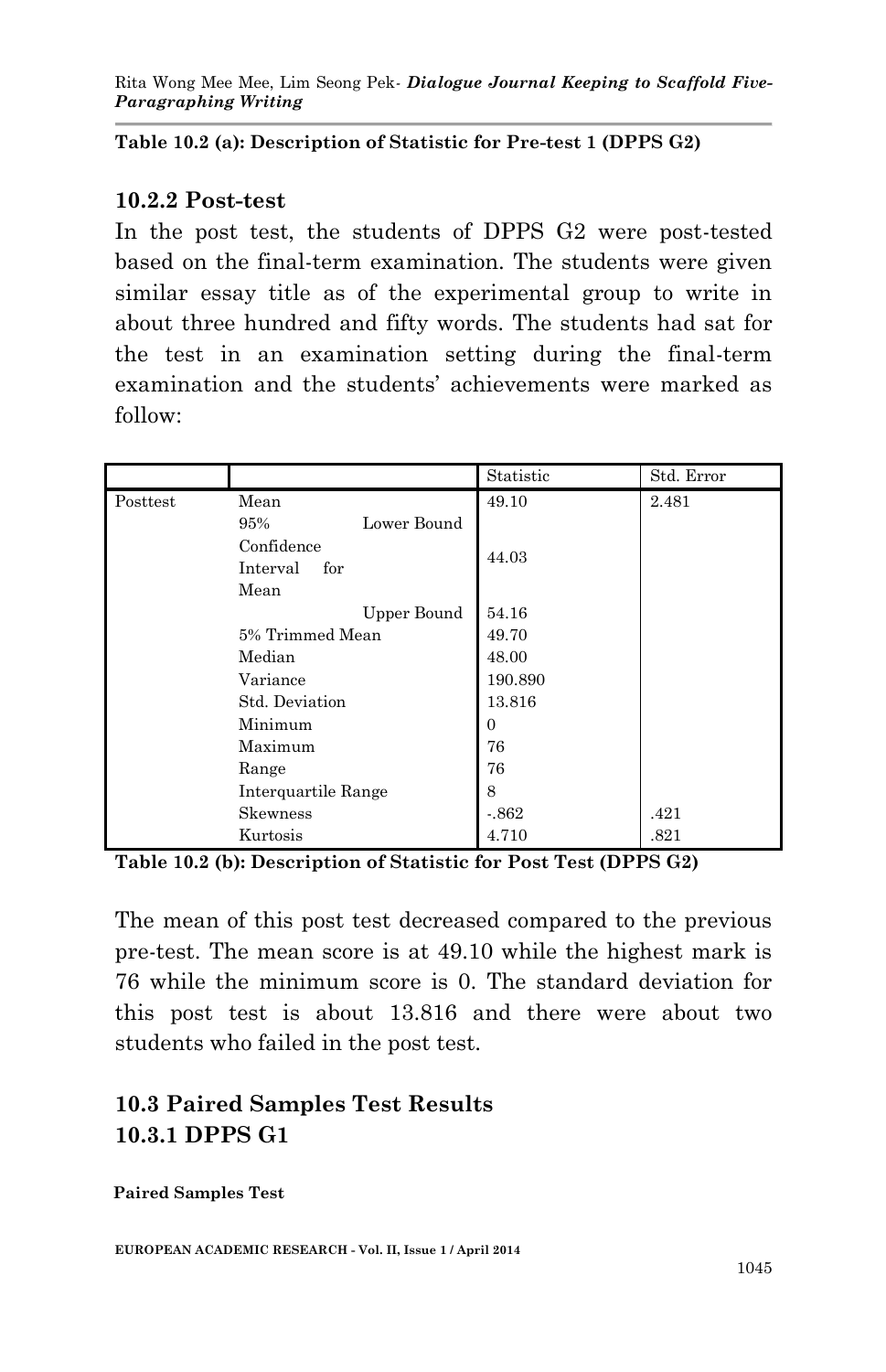Rita Wong Mee Mee, Lim Seong Pek*- Dialogue Journal Keeping to Scaffold Five-Paragraphing Writing*

|                           |           | Paired Differences |                               |                               |                         |             | df | Sig.<br>(2- |
|---------------------------|-----------|--------------------|-------------------------------|-------------------------------|-------------------------|-------------|----|-------------|
|                           | Mean Std. | Deviation Error    | $\operatorname{Std}.$<br>Mean | 95%<br>Interval<br>Difference | Confidence<br>of<br>the |             |    | tailed)     |
|                           |           |                    |                               | Lower                         | Upper                   |             |    |             |
| Pair Pretest2<br>Posttest |           | $-8.071$ 10.593    | 1.635                         | -11.372                       | $-4.770$                | $-4.938$ 41 |    | .000        |

**Table 10.3 (a): Paired Sample Test for Pre-test and Post-test for DPPS G1**

**Paired Samples Correlations**

|      |                     |    | Correlation | Sig. |
|------|---------------------|----|-------------|------|
| Pair | Pretest2 & Posttest | 42 | 861         | 000  |

**Table 10.3 (b): Paired Samples Correlations for DPPS G1**

Table 10.3 (a) showed the paired differences and the results were also indicating a significant difference between the means score of -8.071 which was smaller as to compare to the control group. The results indicated a significant difference in an overall writing performance in both pre-test and post-test at .05 level, t  $(df = 41) = -4.938$ ,  $p = .000 < .05$ .

#### **10.3.2 DPPS G2**

**Paired Samples Test**

|                          |           | Paired Differences |                               |                               |                         |       | df | Sig.<br>$(2 -$ |
|--------------------------|-----------|--------------------|-------------------------------|-------------------------------|-------------------------|-------|----|----------------|
|                          | Mean Std. | Deviation Error    | $\operatorname{Std}.$<br>Mean | 95%<br>Interval<br>Difference | Confidence<br>οf<br>the |       |    | tailed)        |
|                          |           |                    |                               | Lower                         | Upper                   |       |    |                |
| Pair Pretest<br>Posttest | 9.419     | 17.449             | 3.134                         | 3.019                         | 15.820                  | 3.006 | 30 | .005           |

**Table 10.3 (c): Paired Sample Test for Pre-test and Post-test for DPPS G2**

#### **Paired Samples Correlations**

|      |                    | Correlation | Sig. |
|------|--------------------|-------------|------|
| Pair | Pretest & Posttest | .418        | .019 |

**Table 10.3 (d): Paired Samples Correlations for DPPS G2**

**EUROPEAN ACADEMIC RESEARCH - Vol. II, Issue 1 / April 2014**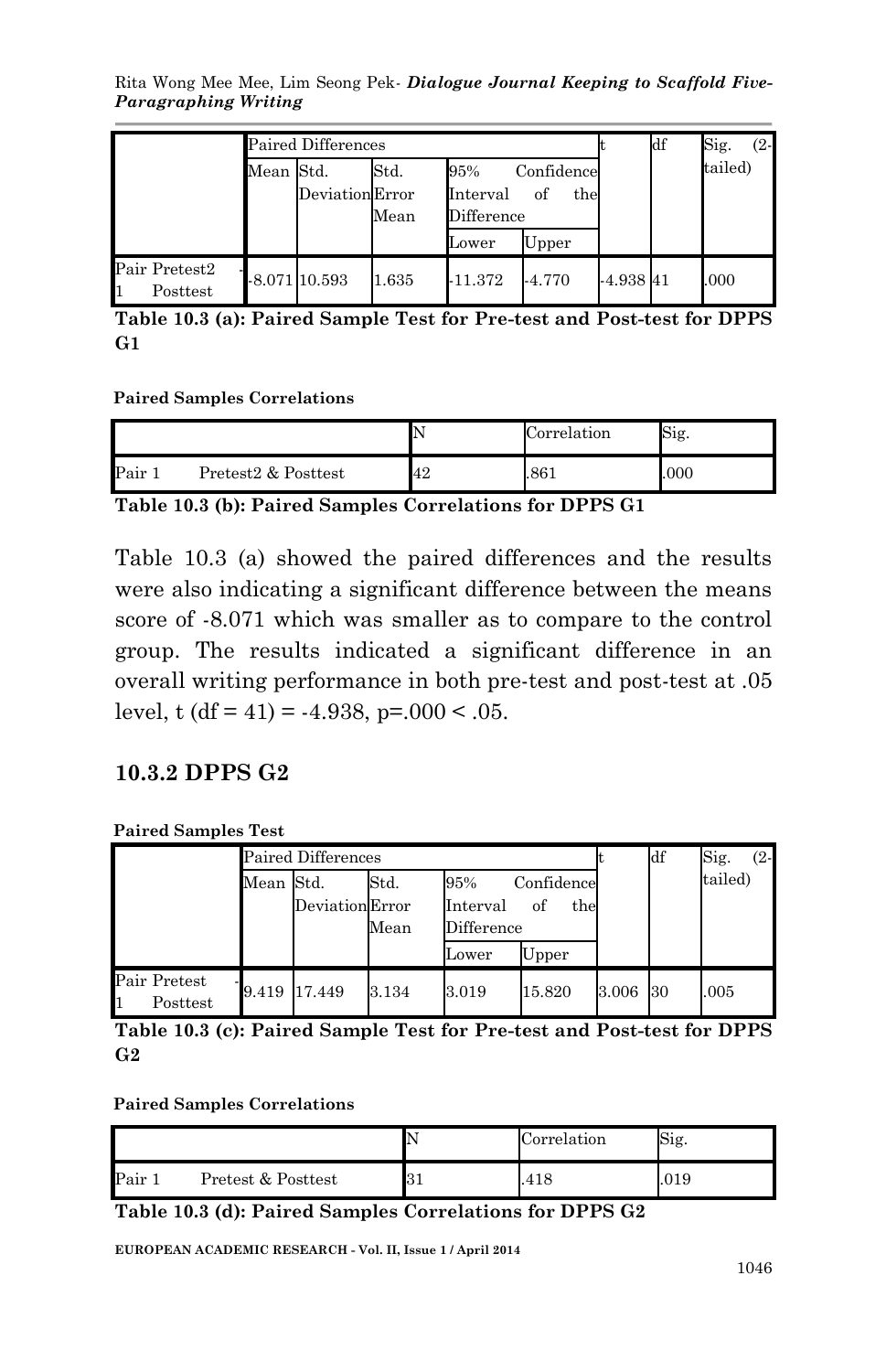Table 10.3 (c) showed the paired differences and the results were also indicating a significant difference between the means score of 9.419 which was bigger as to compare to the experimental group. The results indicated a significant difference in an overall writing performance in both pre-test and post-test at .05 level, t  $(df = 30) = 3.006$ , p=.005 < .05.

## **11. Discussion of the Findings**

The results of this study suggest that the tutors should be aware of the approaches to be applied into teaching writing at tertiary level. The importance of five paragraphing essay writing is to enable writers to deliver their messages successfully. A variety of approaches could be applied on students in mixed ability groups. Massive practices on textual organisation and writing style could be emphasised. Tutors could encourage students to write longer text gradually after a series of practices assigned. On the other hand, students could also work in group to modify as well as lengthen their writing after their language proficiency improved. Most of the students would not like to see their essays to be underlined or to be changed to the teachers' point of view. Therefore, in journal writing, students must be assured that their journal will not be corrected based on word-to-word marking. The teacher needs to look at the overall problems highlighted and provide comments at the bottom of each piece of work. Chitravelu (1995, 194) views that besides correcting errors, a teacher should also respond to the pupils' writing as a piece of communication. Chitravelu adds that providing support for thinking by asking question, and making comments will be far a positive approach to highlight the students' errors rather than correcting each word. Correction must always be a two-way communication or the students will never know what their mistakes are and how to correct them.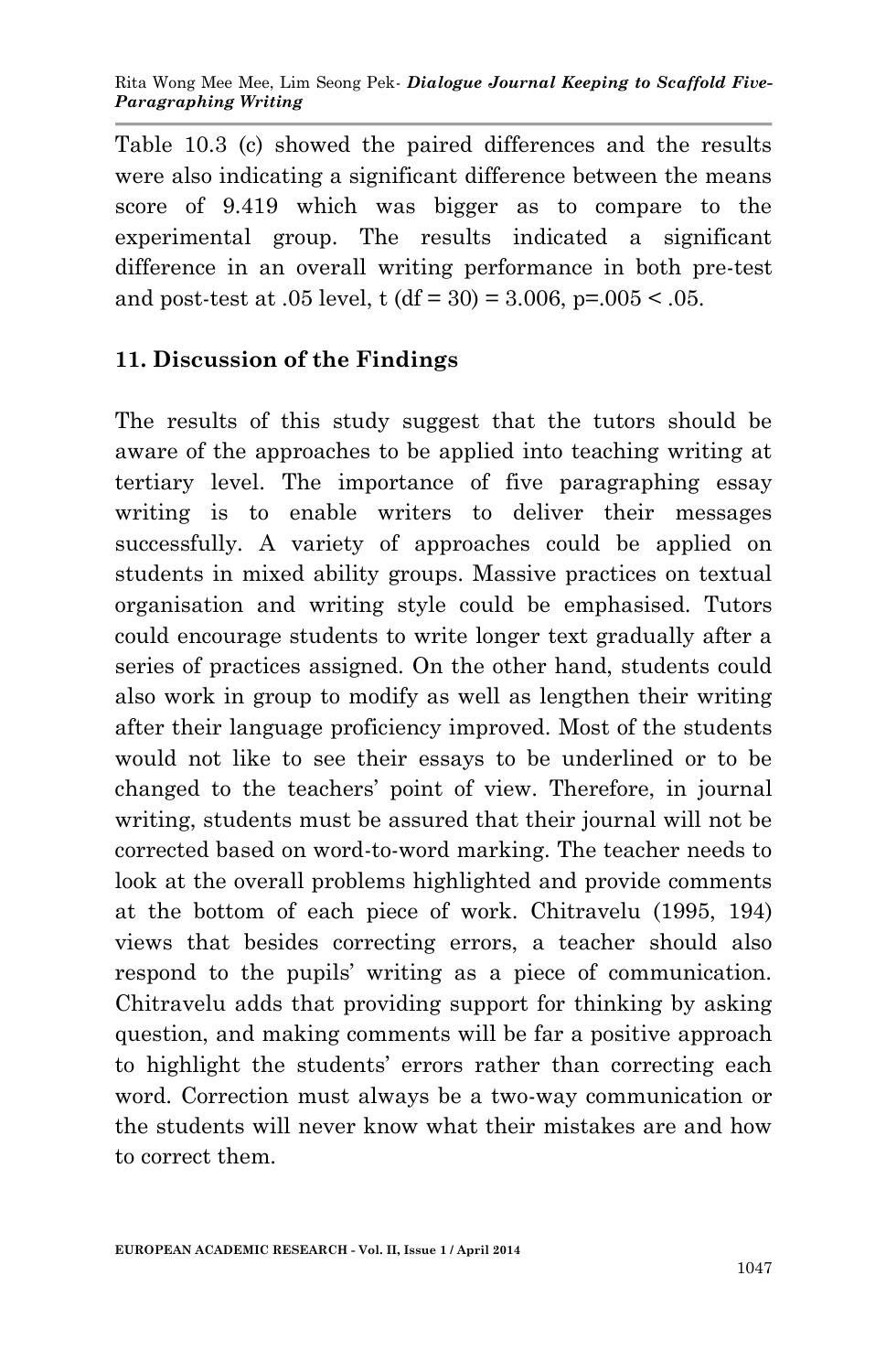### **12. Implication of the Study**

As mentioned by Graham and Perin (2007), there is no single approach to writing instruction will meet the needs of all students. Moreover, they substantiate that to some extent these techniques may be effective but have not yet been studied rigorously. Therefore, there is a need for more research on a larger group of students in either other tertiary or adult second language learners. As carried in this research, two strategies namely process writing and collaborative writing were identified. Therefore, some other strategies could also be applied in the future research as mentioned by Graham and Perin. An eclectic approach should be used by tutors and practitioners today in order to help tertiary second language learners in improving their writing skills.

### **BIBLIOGRAPHY:**

- Bayer, R. A. 199). *The effects of a first grader's participation in a writer's workshop on their ability to become more confident and more descriptive writers*. Kean University: Master's Research Project. 41 pages.
- Chitravelu, N. et al. 1995. *ELT Methodology: Principles and Practice.* Selangor: Penerbit Fajar Bakti.
- Fu, D. 2000. "Teach real writing, don't just teach for the test." *The Florida Reading Quarterly* 36(3): 12-16.
- Galien, P. 2001. "A genre-driven writing curriculum at the low intermediate level." *Language Research Bulletin* 16: 41- 51.
- Graham, S. 2006. "Strategy instruction and the teaching of writing: A meta-analysis." In *Handbook of writing research*, edited by C.A. MacArthur, S. Graham, & J. Fitzgerald, 187-207. New York, NY: The Guilford Press.

Graham, S. and Perin, D. 2007. "Writing next: Effective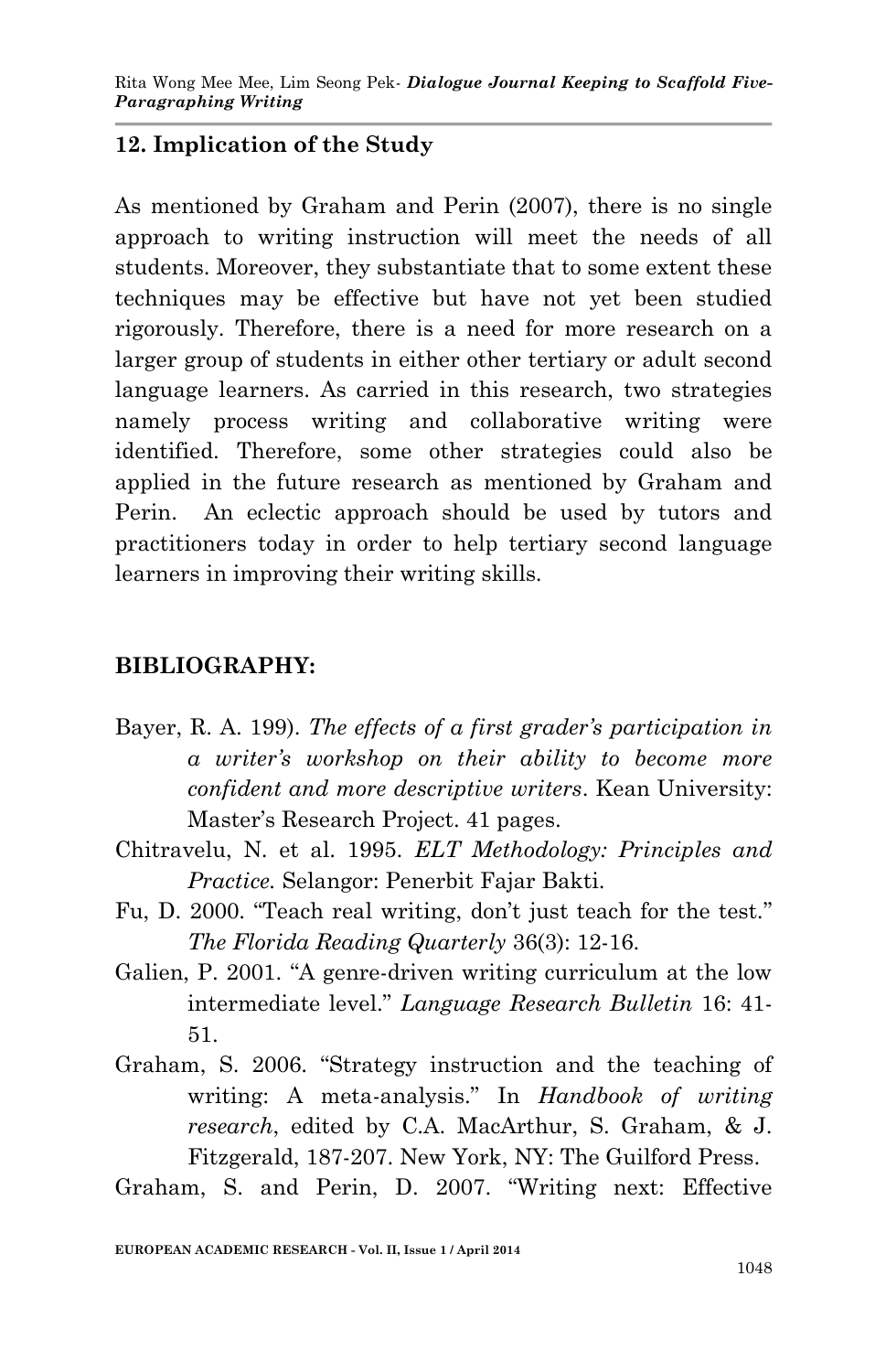strategies to improve writing of adolescents in middle and high schools." – A report to Carnegie Corporation of New York. Washington, DC: Alliance for Excellent Education.

- Graves, D. H. 1990. *The reading/writing teacher's companion: Discover your own literacy*. Portsmouth, NH: Heinemann.
- Hayashi, C. 2004. "Teaching Academia writing: Giving the clueless a clue." Language Research Bulletin 19: 81-94.
- Herter, R.J. 1998. "Portfolio assessment and the social construction of high school writing instruction*."* In *Situated stories: Valuing diversity in composition research*, edited by E. Decker, & K. Geissler, 11-19. Portsmouth, NH: Boynton/Cook Publishers, Inc.
- Jalaludin, Nor Hashimah, Norsimah Mat Awal, and Kesumawati Abu Bakar. 2008. "The mastery of English language among lower secondary school students in Malaysia: A linguistic analysis." *European Journal of Social Sciences* 7 (2): 106-119.
- Julie Tzu, L. H. 2007. *Critical Features for Teaching the Five-Paragraph Essay to Middle School Chinese Speaking English Learners.* [EdD Thesis]. United State: University of Southern California.
- Macaro, E. 2003. "Research on writing." In *Teaching and learning a second language: a review of recent research,*  220-250. New York, NY: Continuum.
- Marchisan, M.L., & Alber, S.R. 2001. "The write way: Tips for teaching the writing process to resistant writers." *Intervention in School and Clinic* 36(3): 154-162.
- Musa, Normazidah Che, Koo Y. L & Hazita Azman. 2012. "Exploring English language learning and teaching in Malaysia." *GEMA Online Journal of Language Studies* 12(1): 35-51.
- Naginder, Kaur. 2006. "Non-autonomy and low-English proficiency among Malaysian students: Insights from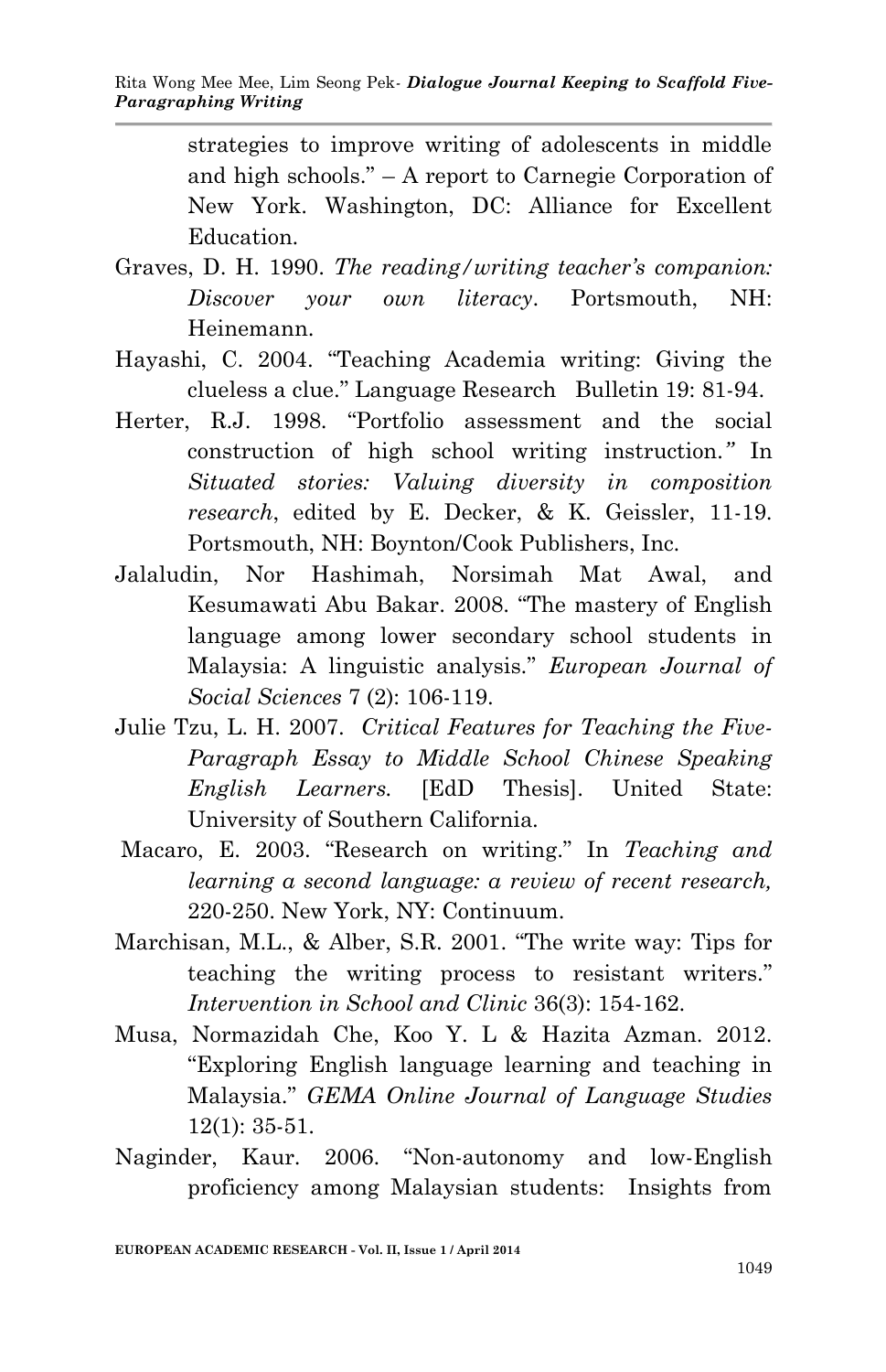multiple perspectives." In *English in the Malaysian context*, edited by Kamisah Ariffin, Mohd. Rozaidi Ismail, Ngo Kea Leng, & Roslina Abdul Aziz, 21-34. Shah Alam: University Publication Centre (UPENA) UiTM.

Tsui, A.B.M. and Ng, M. 2000. "Do secondary L2 writers benefit from peer comments?" *Journal of Second Language Writing* 9(2): 147-170.

#### **Appendix 1**

|               | Comparative English Language paper results of DPPS G1 |            |           |
|---------------|-------------------------------------------------------|------------|-----------|
| Name          | Pre-test 1                                            | Pre-test 2 | Post-test |
| SIM1          | 47                                                    | 50         | 63        |
| SIM2          | 70                                                    | 50         | 60        |
| SIM3          | 33                                                    | 24         | 50        |
| SIM4          | 63                                                    | 56         | 60        |
| SIM 5         | 77                                                    | 64         | 83        |
| SIM 6         | 63                                                    | 40         | 50        |
| <b>S1M7</b>   | 47                                                    | 38         | 30        |
| S1M8          | 40                                                    | 44         | 57        |
| S1M 9         | 27                                                    | 22         | 23        |
| S1M 10        | 67                                                    | 52         | 57        |
| S1M 11        | 43                                                    | 32         | 27        |
| S1M 12        | 33                                                    | 16         | 17        |
| S1M 13        | 63                                                    | 50         | 67        |
| <b>S1M 14</b> | 47                                                    | 32         | 53        |
| S1M 15        | 67                                                    | 52         | 40        |
| S1M 16        | 43                                                    | 32         | 30        |
| S1M 17        | 37                                                    | 28         | 40        |
| S1M 18        | 63                                                    | 56         | 50        |
| S1M 19        | 50                                                    | 50         | 60        |
| S1M 20        | 70                                                    | 52         | 67        |
| S1M 21        | 53                                                    | 34         | 43        |
| S1M 22        | 37                                                    | 50         | 60        |
| S1M 23        | 60                                                    | 54         | 70        |
| S1F1          | 60                                                    | 58         | 77        |

#### **Data Analysis of DPPS G1**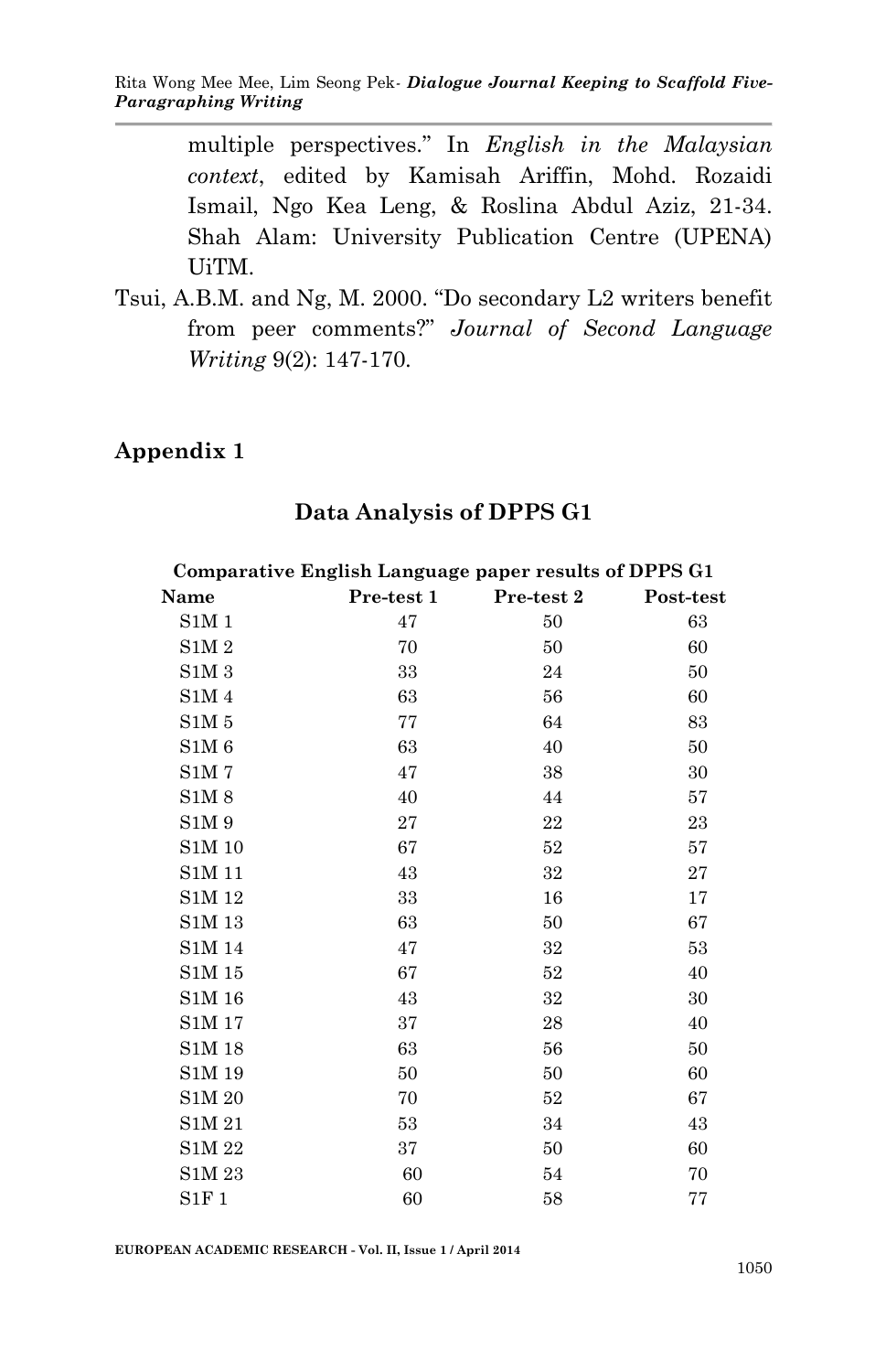| S1F2   | 37 | 28 | 30 |
|--------|----|----|----|
| S1F3   | 43 | 32 | 27 |
| S1F4   | 80 | 52 | 60 |
| S1F5   | 37 | 26 | 27 |
| S1F6   | 40 | 26 | 23 |
| S1F7   | 86 | 70 | 93 |
| S1F8   | 77 | 58 | 67 |
| S1F9   | 70 | 52 | 60 |
| S1F 10 | 50 | 34 | 40 |
| S1F 11 | 67 | 56 | 73 |
| S1F 12 | 50 | 24 | 33 |
| S1F 13 | 73 | 56 | 70 |
| S1F 14 | 37 | 50 | 73 |
| S1F 15 | 47 | 50 | 27 |
| S1F 16 | 80 | 66 | 93 |
| S1F 17 | 60 | 52 | 67 |
| S1F 18 | 83 | 50 | 57 |
| S1F 19 | 40 | 37 | 40 |
|        |    |    |    |

Rita Wong Mee Mee, Lim Seong Pek*- Dialogue Journal Keeping to Scaffold Five-Paragraphing Writing*

#### **\*S=Student; 1=Group 1; M=Male; F=Female**

#### **Appendix 2**

L.

#### **Data Analysis of DPPS G2**

#### **Comparative English Language paper results of DPPS G2**

| Name                           | Pre-test 1     | Post-test      |
|--------------------------------|----------------|----------------|
| S2M1                           | 43             | 40             |
| S2M2                           | 91             | 38             |
| S2M3                           | 54             | 44             |
| S2M <sub>4</sub>               | 43             | 48             |
| S2M <sub>5</sub>               | 66             | 70             |
| S2M6                           | 51             | 52             |
| S2M <sub>7</sub>               | $\overline{0}$ | $\overline{0}$ |
| S2M8                           | 89             | 76             |
| S2M <sub>9</sub>               | 51             | 70             |
| S <sub>2</sub> M <sub>10</sub> | 63             | 50             |
| S <sub>2</sub> M <sub>11</sub> | 60             | 70             |
| S <sub>2</sub> M <sub>12</sub> | 43             | 70             |
| S <sub>2</sub> M <sub>13</sub> | 43             | 52             |
| S2F1                           | 80             | 44             |